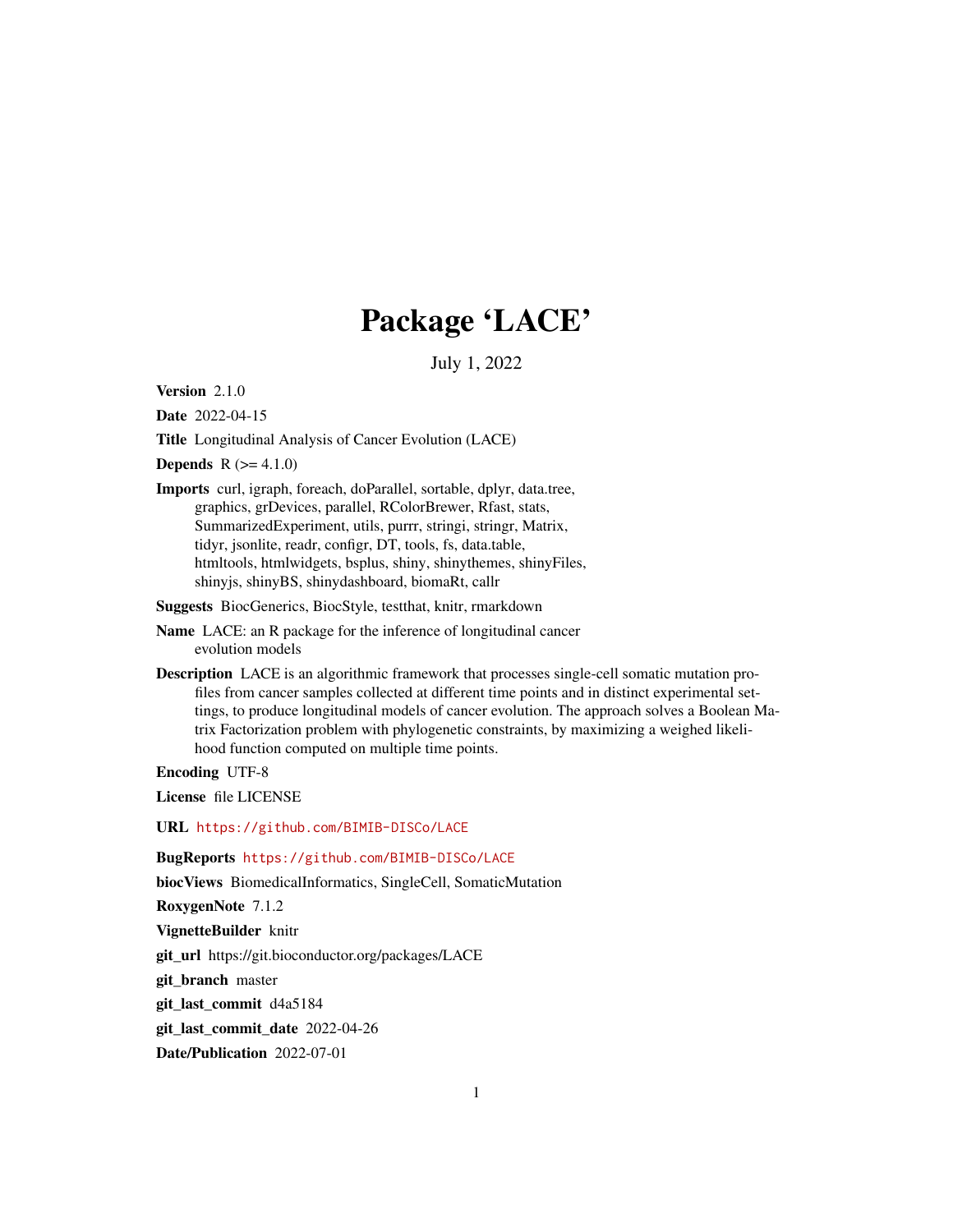```
Author Daniele Ramazzotti [aut] (<https://orcid.org/0000-0002-6087-2666>),
     Fabrizio Angaroni [aut],
     Davide Maspero [cre, aut],
     Alex Graudenzi [aut],
     Luca De Sano [aut] (<https://orcid.org/0000-0002-9618-3774>),
     Gianluca Ascolani [aut]
```
Maintainer Davide Maspero <d.maspero@campus.unimib.it>

## R topics documented:

#### **Index** [11](#page-10-0)

compute.mutation.distance

*compute.mutation.distance*

#### Description

Compute mutation distance among variants from LACE corrected genotype and use it to perform hierarchical clustering.

#### Usage

## S3 method for class 'mutation.distance' compute(inference)

#### Arguments

inference Results of the inference by LACE.

#### Value

A matrix mutation\_distance with the mutation distance among variants computed from LACE corrected genotype and related hierarchical clustering.

#### Examples

```
data(inference)
mutation_distance <- compute.mutation.distance(inference)
```
<span id="page-1-0"></span>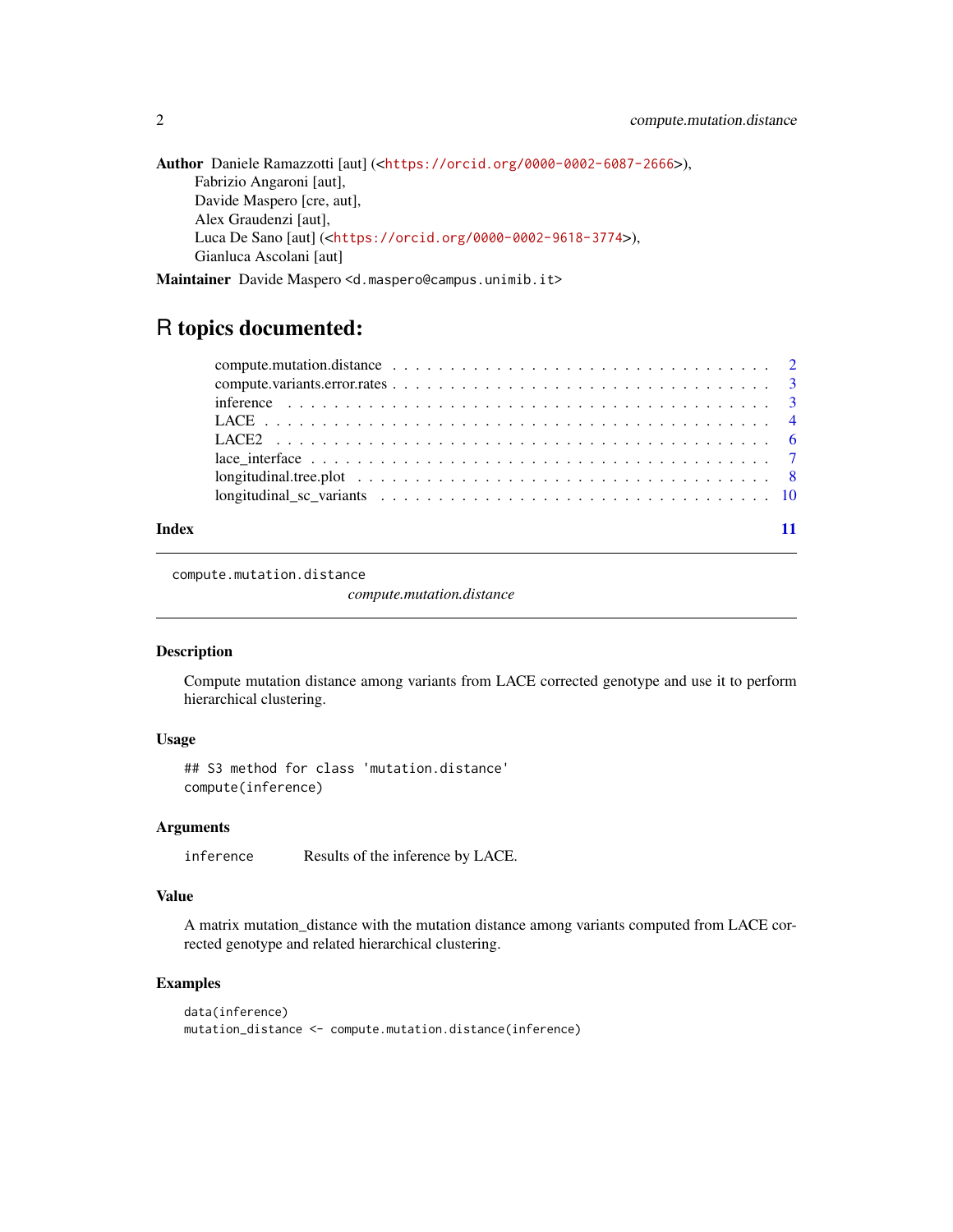<span id="page-2-0"></span>compute.variants.error.rates

*compute.variants.error.rates*

#### Description

Compute error rates for the considered variants comparing observed data to LACE corrected genotype.

#### Usage

```
## S3 method for class 'variants.error.rates'
compute(D, inference)
```
#### Arguments

|           | Mutation data from multiple experiments for a list of driver genes provided as a |
|-----------|----------------------------------------------------------------------------------|
|           | data matrix per time point.                                                      |
| inference | Results of the inference by LACE.                                                |

#### Value

A matrix variants\_error\_rates with the estimated error rates for the considered variants.

### Examples

```
data(longitudinal_sc_variants)
data(inference)
variants_error_rates <- compute.variants.error.rates(longitudinal_sc_variants,inference)
```

| inference | Results obtained with the function LACE on the provided input data |
|-----------|--------------------------------------------------------------------|
|           | from Rambow, Florian, et al. "Toward minimal residual disease-     |
|           | directed therapy in melanoma." Cell 174.4 (2018): $843-855$ .      |

#### Description

Results obtained with the function LACE on the provided input data from Rambow, Florian, et al. "Toward minimal residual disease-directed therapy in melanoma." Cell 174.4 (2018): 843-855.

#### Usage

data(inference)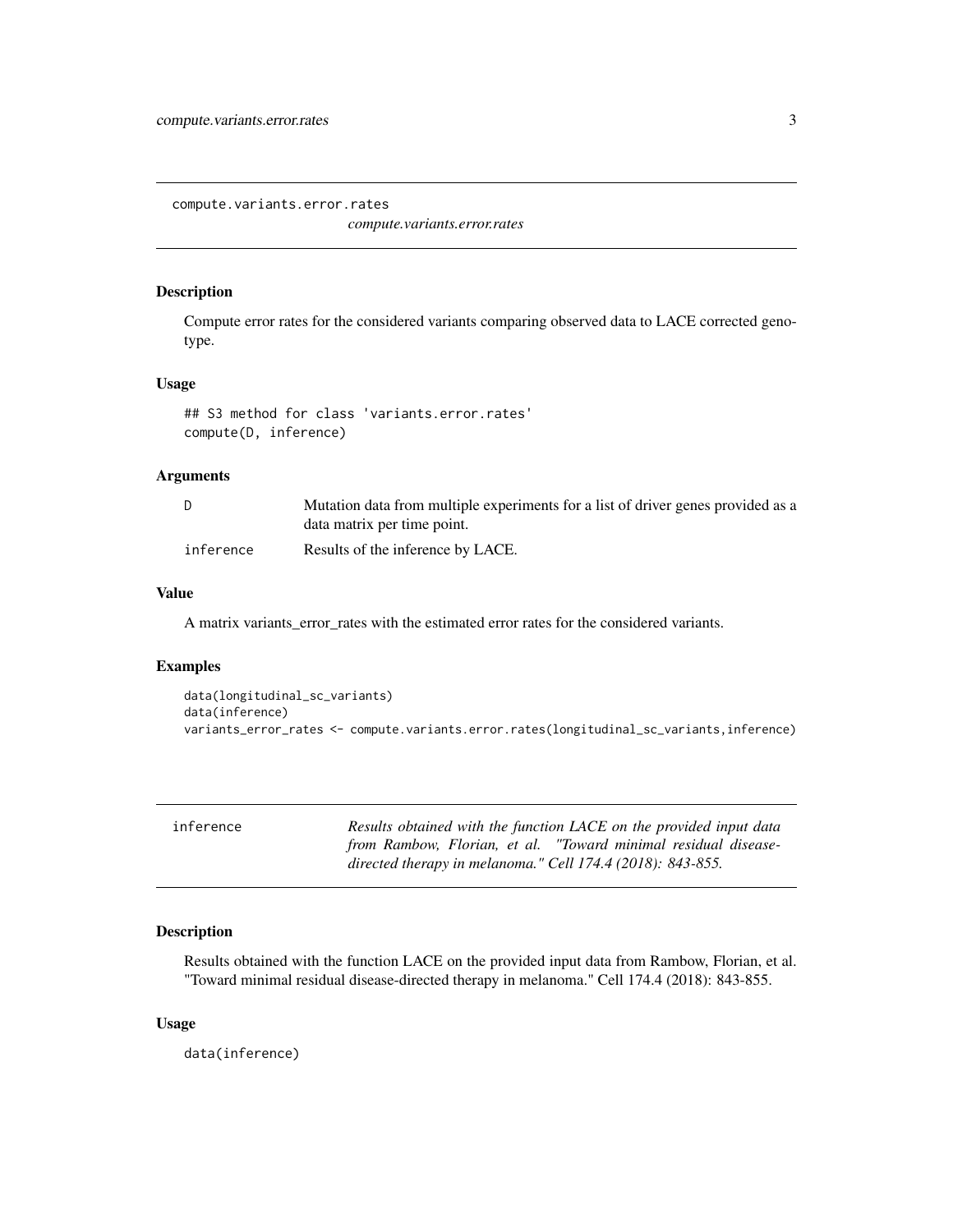<span id="page-3-0"></span>Results obtained with the function LACE on the provided input data

#### Value

Results obtained with the function LACE on the provided input data

| $\mathbf{A}$ | -- | LACE |
|--------------|----|------|
|--------------|----|------|

#### Description

Perform the inference of the maximum likelihood clonal tree from longitudinal data.

#### Usage

```
LACE(
  D,
  lik_w = NULL,alpha = NULL,beta = NULL,initialization = NULL,
  random_tree = FALSE,
  keep_equivalent = TRUE,
  check_indistinguishable = TRUE,
  num\_rs = 50,
  num_iter = 10000,
  n_{try\_bs} = 500,
  learning_rate = 1,
  marginalize = FALSE,
  error_move = FALSE,
  num_processes = Inf,
  seed = NULL,
  verbose = TRUE,
  log_file = "",show = TRUE
)
```
#### Arguments

D Mutation data from multiple experiments for a list of driver genes. It can be either a list with a data matrix per time point or a SummarizedExperiment object. In this latter, the object must contain two fields: assays and colData. Assays stores one unique data matrix pooling all single cells observed at each time point and colData stores a vector of labels reporting the time point when each single cell was sequenced. Ordering of cells in assays field and colData field must be the same.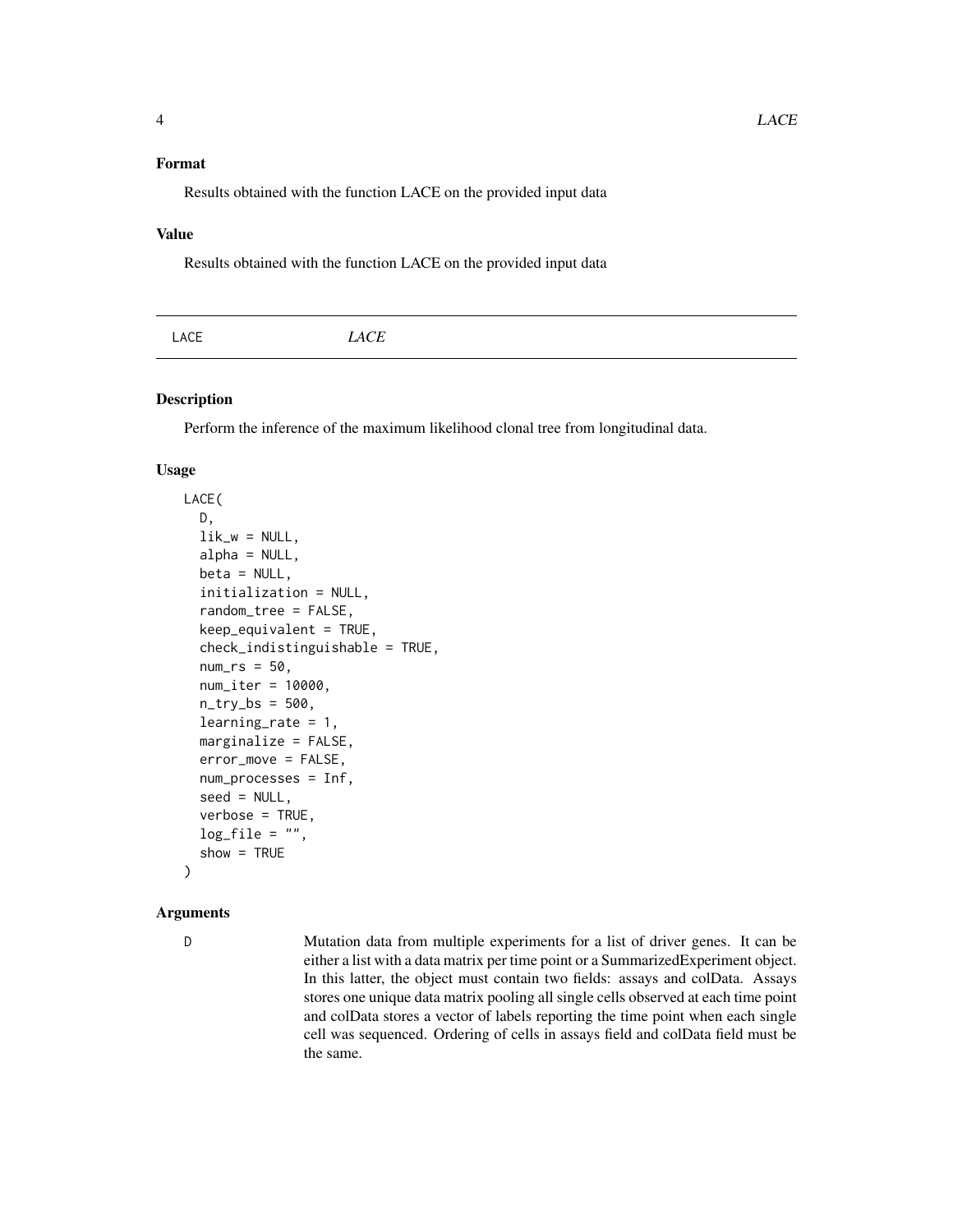| lik_w                   | Weight for each data point. If not provided, weights to correct for sample sizes<br>are used.                                                                                                                                                                                                                                                                                    |
|-------------------------|----------------------------------------------------------------------------------------------------------------------------------------------------------------------------------------------------------------------------------------------------------------------------------------------------------------------------------------------------------------------------------|
| alpha                   | False positive error rate provided as list of elements; if a vector of alpha (and<br>beta) is provided, the inference is performed for multiple values and the solution<br>at maximum-likelihood is returned.                                                                                                                                                                    |
| beta                    | False negative error rate provided as list of elements; if a vector of beta (and al-<br>pha) is provided, the inference is performed for multiple values and the solution<br>at maximum-likelihood is returned.                                                                                                                                                                  |
|                         | initialization Binary matrix representing a perfect philogeny clonal tree; clones are rows and<br>mutations are columns. This parameter overrides "random_tree".                                                                                                                                                                                                                 |
| random_tree             | Boolean. Shall I start MCMC search from a random tree? If FALSE (default)<br>and initialization is NULL, search is started from a TRaIT tree (BMC Bioinfor-<br>matics . 2019 Apr 25;20(1):210. doi: 10.1186/s12859-019-2795-4).                                                                                                                                                  |
| keep_equivalent         |                                                                                                                                                                                                                                                                                                                                                                                  |
|                         | Boolean. Shall I return results (B and C) at equivalent likelihood with the best<br>returned solution?                                                                                                                                                                                                                                                                           |
| check_indistinguishable |                                                                                                                                                                                                                                                                                                                                                                                  |
|                         | Boolean. Shall I remove any indistinguishable event from input data prior infer-<br>ence?                                                                                                                                                                                                                                                                                        |
| $num\_rs$               | Number of restarts during mcmc inference.                                                                                                                                                                                                                                                                                                                                        |
| num_iter                | Maximum number of mcmc steps to be performed during the inference.                                                                                                                                                                                                                                                                                                               |
| n_try_bs                | Number of steps without change in likelihood of best solution after which to<br>stop the mcmc.                                                                                                                                                                                                                                                                                   |
| learning_rate           | Parameter to tune the probability of accepting solutions at lower values during<br>mcmc. Value of learning rate $= 1$ (default), set a probability proportional to<br>the difference in likelihood; values of learning_rate greater than 1 inclease the<br>chance of accepting solutions at lower likelihood during mcmc while values<br>lower than 1 decrease such probability. |
| marginalize             | Boolean. Shall I marginalize C when computing likelihood?                                                                                                                                                                                                                                                                                                                        |
| error_move              | Boolean. Shall I include estimation of error rates in the MCMC moves?                                                                                                                                                                                                                                                                                                            |
|                         |                                                                                                                                                                                                                                                                                                                                                                                  |

num\_processes Number of processes to be used during parallel execution. To execute in single process mode, this parameter needs to be set to either NA or NULL.

## seed Seed for reproducibility. verbose Boolean. Shall I print to screen information messages during the execution? log\_file log file where to print outputs when using parallel. If parallel execution is disabled, this parameter is ignored.

#### show Boolean. Show the interactive interface to explore the output.

#### Value

A list of 9 elements: B, C, clones\_prevalence, relative\_likelihoods, joint\_likelihood, clones\_summary and error\_rates. Here, B returns the maximum likelihood longitudinal clonal tree, C the attachment of cells to clones, corrected\_genotypes the corrected genotypes and clones\_prevalence clones' prevalence; relative\_likelihoods and joint\_likelihood are respectively the likelihood of the solutions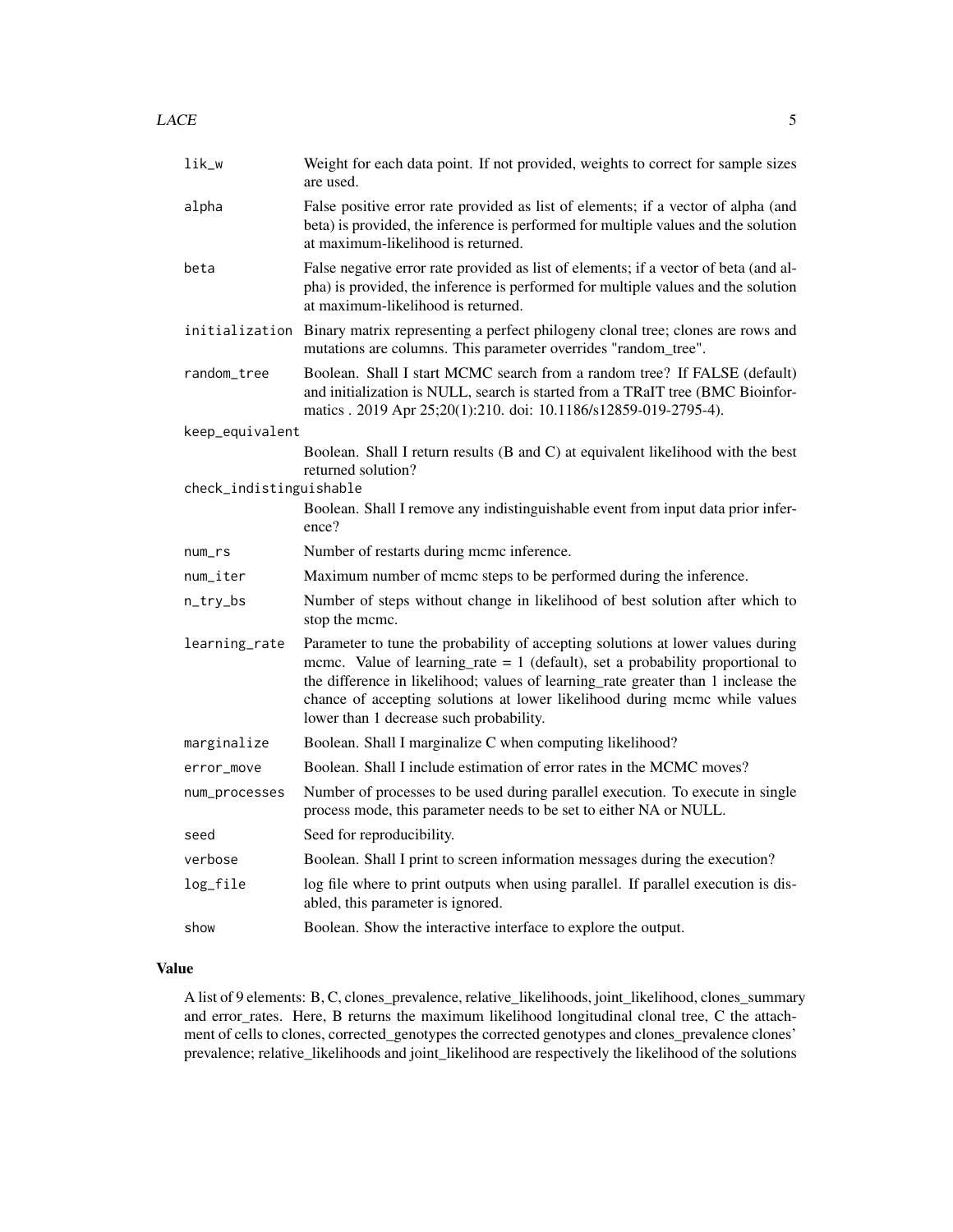<span id="page-5-0"></span>at each individual time points and the joint likelihood; clones\_summary provide a summary of association of mutations to clones. In equivalent\_solutions, solutions (B and C) with likelihood equivalent to the best solution are returned. Finally error\_rates provides the best values of alpha and beta among the considered ones.

#### Examples

```
data(longitudinal_sc_variants)
inference = LACE(D = longitudinal_sc_variants,
                 lik_w = c(0.2308772,0.2554386,0.2701754,0.2435088),
                 alpha = list(c(0.10, 0.05, 0.05, 0.05)),beta = list(c(0.10,0.05,0.05,0.05)),
                 keep_equivalent = TRUE,
                 num_r = 5,
                 num\_iter = 10,
                 n_{try\_bs} = 5,
                 num_processes = NA,
                 seed = 12345,
                 verbose = FALSE,
                 show = FALSE)
```
LACE2 *LACE Processing and Analysis Interface*

#### Description

LACE2 displays a Shiny user interface to handle the VCF and BAM files processing that is needed to construct the input for the LACE inference algorithms. The function generates also the maximum likelihood longitudinal clonal tree, and shows the output for further explorations of the results.

#### Usage

LACE2()

#### Value

The GUI

#### Installation

The package is available on GitHub and Bioconductor. LACE 2.0 requires  $R > 4.1.0$  and Bioconductor.

To install directly from github run:

remotes::install\_github("https://github.com/BIMIB-DISCo/LACE", dependencies = TRUE)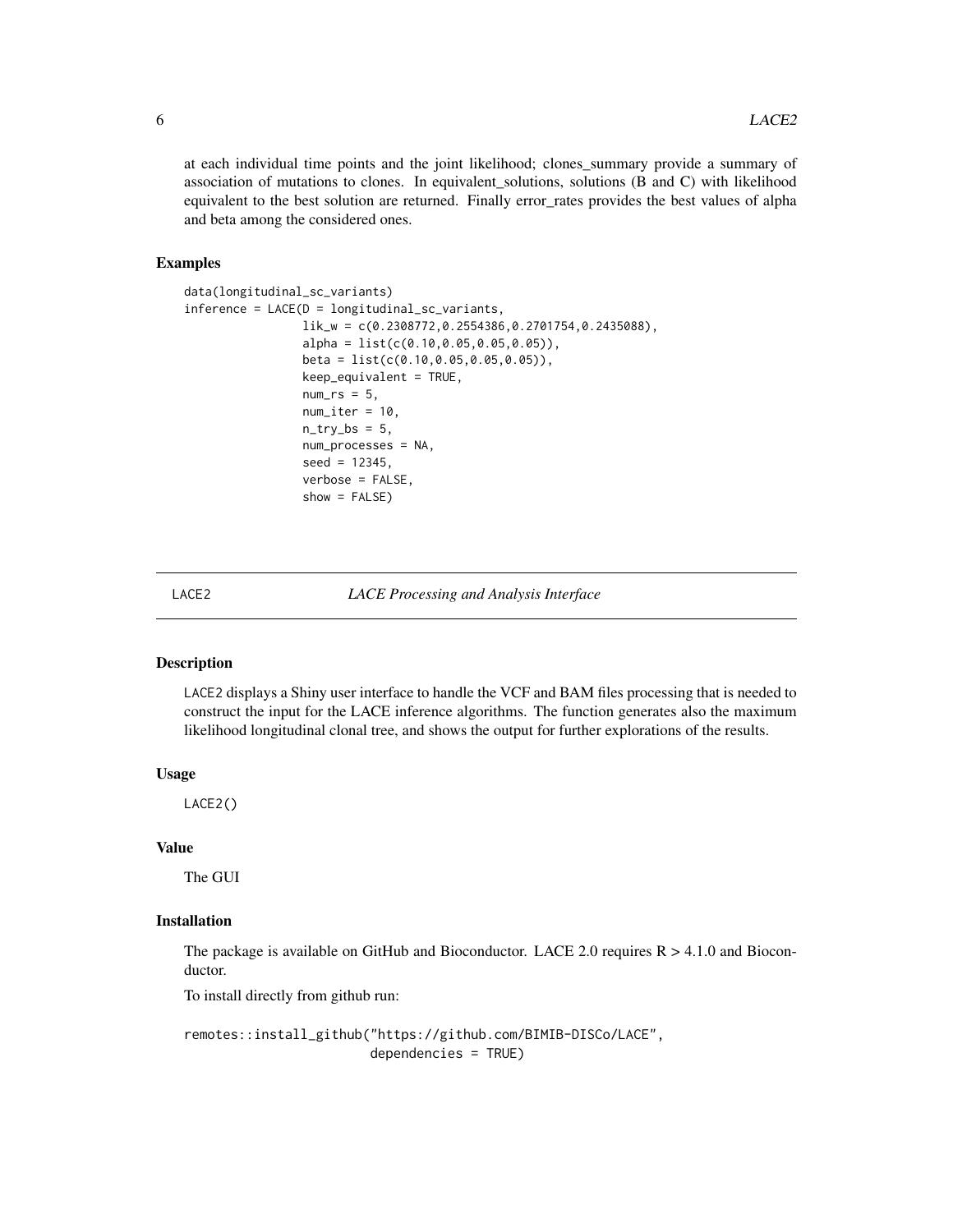#### <span id="page-6-0"></span>lace\_interface 7 7

#### Dependencies

LACE 2.0 uses *Annovar* and *Samtools suite* as back-ends for variant calling annotation and depth computation, respectively.

*Annovar* is a variant calling software written in *Perl* freely available upon registration to their website at <https://annovar.openbioinformatics.org/en/latest/>.

*Perl* can be found and installed at <https://www.perl.org/>.

*Samtools suite* is a set of tools to handle SAM/BAM/BED file format. It is freely available at <http://www.htslib.org/>. To install *Samtools* follow the instructions in their website.

#### Note

The function LACE is still available for retrocompatibility.

lace\_interface *LACE Interface*

#### Description

This function generates a longitudinal clonal tree and a graphic interface to explore the data using as input the clonal tree formatted in the same way as the one produced by LACE during the imputation steps

#### Usage

```
lace_interface(
 B_mat,
 clones_prevalence,
 C_mat,
 error_rates,
 width = NULL,
 height = NULL,elementId = NULL,info = ")
```
#### Arguments

| B_mat             | (Required). B is the clonal tree matrix where columns are the clonal mutations<br>and and rows are the clones. The clonal tree matrix should contain a column<br>and a row named "Root" representing the root of the tree and the wild type,<br>respectively. B is a binary matrix where 1 are the mutations associated to the<br>clones. The wild type column has all ones |  |
|-------------------|-----------------------------------------------------------------------------------------------------------------------------------------------------------------------------------------------------------------------------------------------------------------------------------------------------------------------------------------------------------------------------|--|
| clones_prevalence |                                                                                                                                                                                                                                                                                                                                                                             |  |
|                   | (Required) The clonal prevalence matrix                                                                                                                                                                                                                                                                                                                                     |  |
| C mat             | (Required) The corrected clonal attachment                                                                                                                                                                                                                                                                                                                                  |  |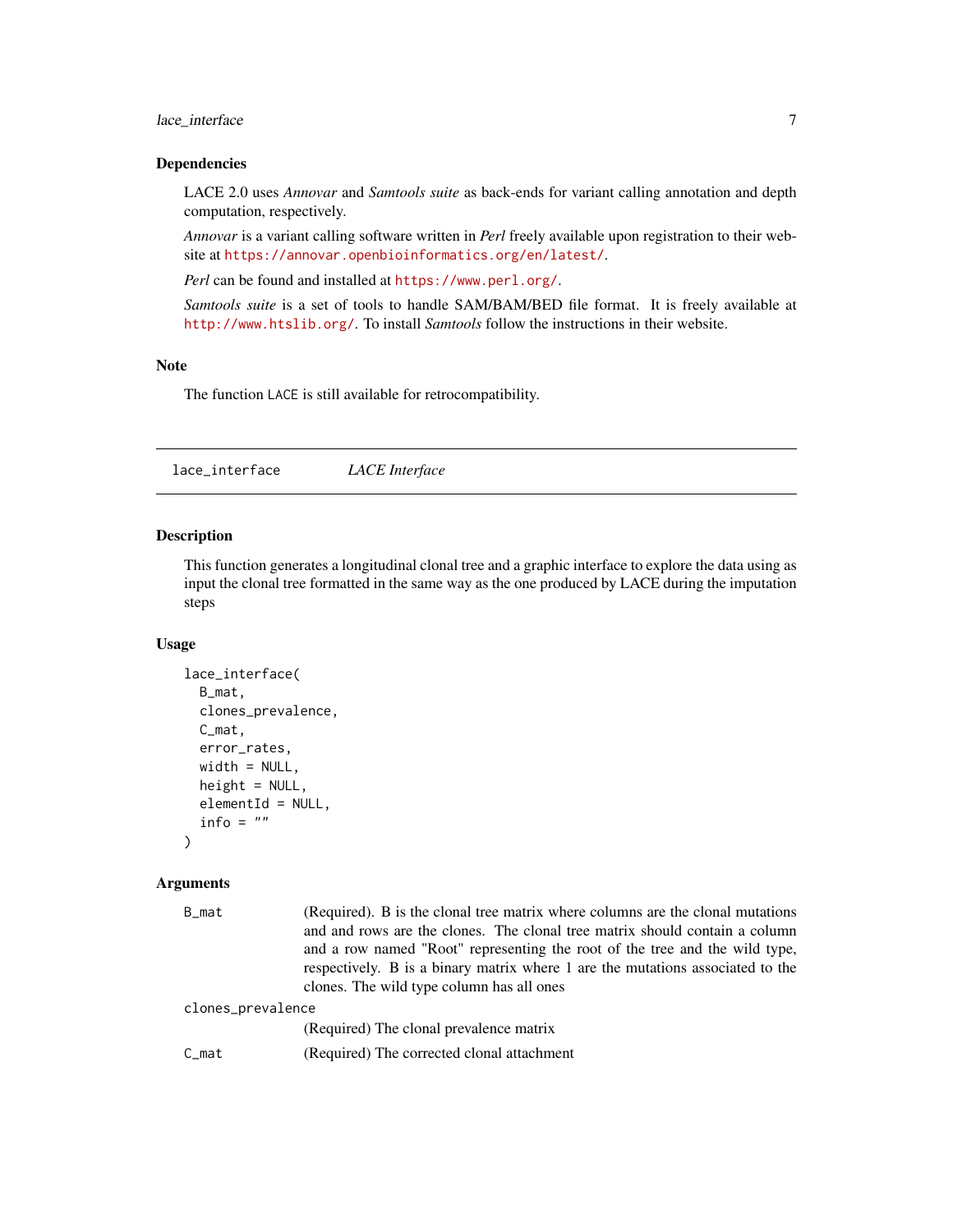<span id="page-7-0"></span>

| error_rates | (Required) The false positive alpha and false negative beta error rates used to<br>infer the clonal tree |
|-------------|----------------------------------------------------------------------------------------------------------|
| width       | (optional) Size of the window interafce                                                                  |
| height      | (optional) Size of the window interafce                                                                  |
| elementId   | (optional) Element id                                                                                    |
| info        | (Optional). HTML formatted text with information regarding the experiments                               |

#### Value

An implementation of the htmlwidgets

longitudinal.tree.plot

*longitudinal.tree.plot*

#### Description

Plot a longitudinal tree inferred by LACE.

## Usage

```
longitudinal.tree.plot(
  inference,
  rem_unseen_leafs = TRUE,
  show\_plot = TRUE,filename = "lg_output.xml",
  labels_show = "mutations",
  clone_labels = NULL,
  show_prev = TRUE,
  label.cex = 1,size = 500,
  size2 = NULL,
  tk_plot = FALSE,
  tp_lines = TRUE,
  tp_mark = TRUE,
  tp\_mark\_alpha = 0.5,
  legend = TRUE,
  legend_position = "topright",
  label_ofset = 4,legend_cex = 0.8\mathcal{E}
```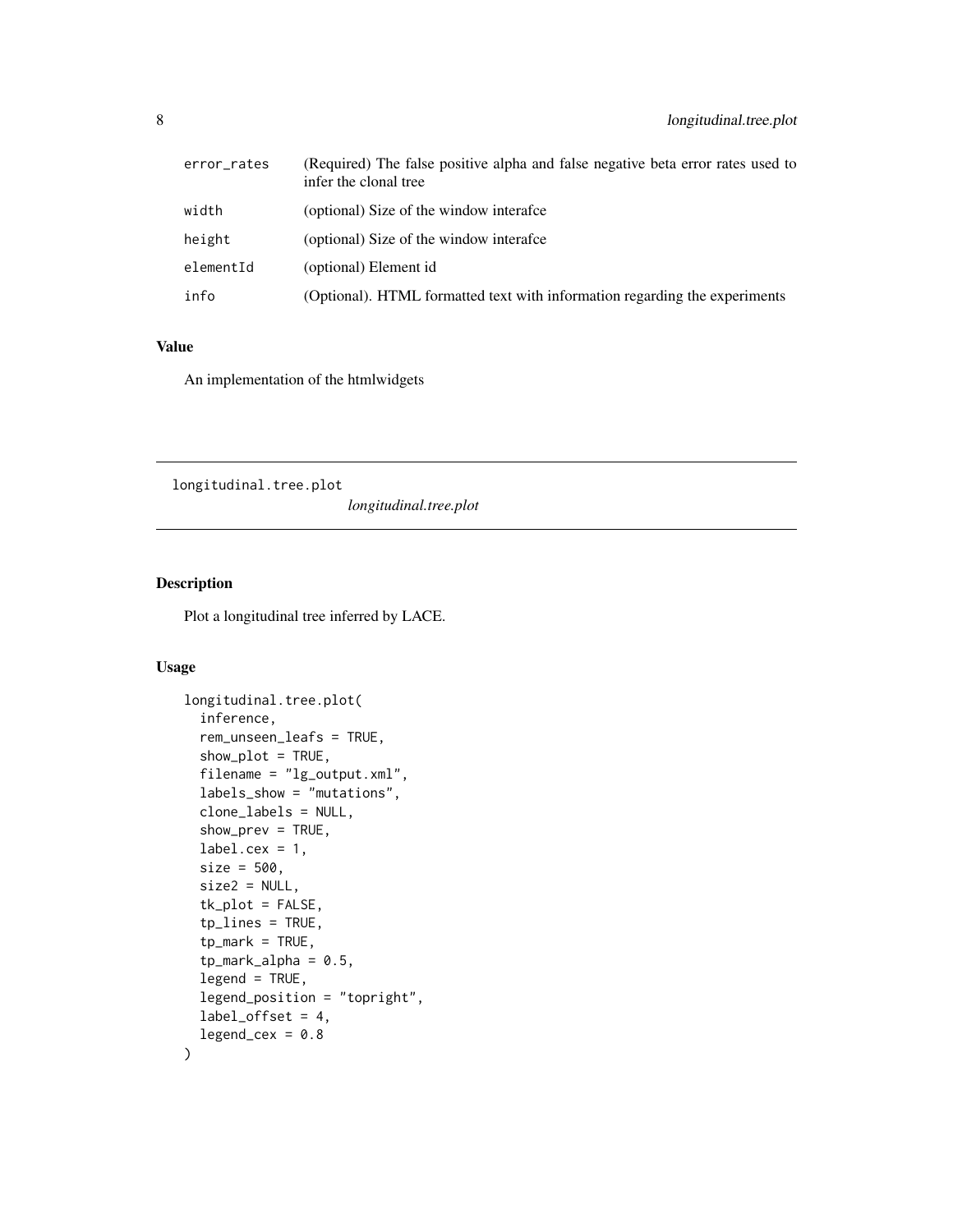## Arguments

| inference                 | Results of the inference by LACE.                                                                                                                                                                                                                                                                                                                                                            |
|---------------------------|----------------------------------------------------------------------------------------------------------------------------------------------------------------------------------------------------------------------------------------------------------------------------------------------------------------------------------------------------------------------------------------------|
| rem_unseen_leafs          |                                                                                                                                                                                                                                                                                                                                                                                              |
|                           | If TRUE (default) remove all the leafs that have never been observed (prevalence<br>$= 0$ in each time point)                                                                                                                                                                                                                                                                                |
| show_plot                 | If TRUE (default) output the longitudinal tree to the current graphical device.                                                                                                                                                                                                                                                                                                              |
| filename                  | Specify the name of the file where to save the longitudinal tree. Dot or graphml<br>formats are supported and are chosen based on the extenction of the filename<br>(.dot or .xml).                                                                                                                                                                                                          |
| labels_show               | Specify which type of label should be placed on the tree; options are, "muta-<br>tions": parental edges are labeled with the acquired mutation between the two<br>nodes (genotypes); "clones": nodes (genotypes) are labeled with their last ac-<br>quired mutation; "both": either nodes and edges are labeled as specified above;<br>"none": no labels will show on the longitudinal tree. |
| clone_labels              | Character vector that specifies the name of the nodes (genotypes). If it is NULL<br>(default), nodes will be labeled as specified by "label" parameter.                                                                                                                                                                                                                                      |
| show_prev                 | If TRUE (default) add to clones label the correspongind prevalance.                                                                                                                                                                                                                                                                                                                          |
| label.cex                 | Specify the size of the labels.                                                                                                                                                                                                                                                                                                                                                              |
| size                      | Specify size of the nodes. The final area is proportional with the node preva-<br>lence.                                                                                                                                                                                                                                                                                                     |
| size2                     | Specify the size of the second dimension of the nodes. If NULL (default), it is<br>set equal to "size".                                                                                                                                                                                                                                                                                      |
| tk_plot                   | If TRUE, uses tkplot function from igraph library to plot an interactive tree.<br>Default is FALSE.                                                                                                                                                                                                                                                                                          |
| tp_lines                  | If TRUE (defaul) the function draws lines between timepoints.                                                                                                                                                                                                                                                                                                                                |
| tp_mark                   | If TRUE (defaul) the function draws different colored area under the nodes in<br>different time points.                                                                                                                                                                                                                                                                                      |
| tp_mark_alpha             | Specify the alpha value of the area drawed when $tp\_mark = TRUE$ .                                                                                                                                                                                                                                                                                                                          |
| legend<br>legend_position | If TRUE (default) a legend will be displayed on the plot.                                                                                                                                                                                                                                                                                                                                    |
|                           | Specify the legend position.                                                                                                                                                                                                                                                                                                                                                                 |
| label_offset              | Move the mutation labels horizontally (default $= 4$ )                                                                                                                                                                                                                                                                                                                                       |
| legend_cex                | Specify size of the legend text.                                                                                                                                                                                                                                                                                                                                                             |

## Value

An igraph object g with the longitudinal tree inferred by LACE.

## Examples

```
data(inference)
clone_labels = c("ARPC2","PRAME","HNRNPC","COL1A2","RPL5","CCT8")
longitudinal.tree.plot(inference = inference,
                      labels = "clones",
```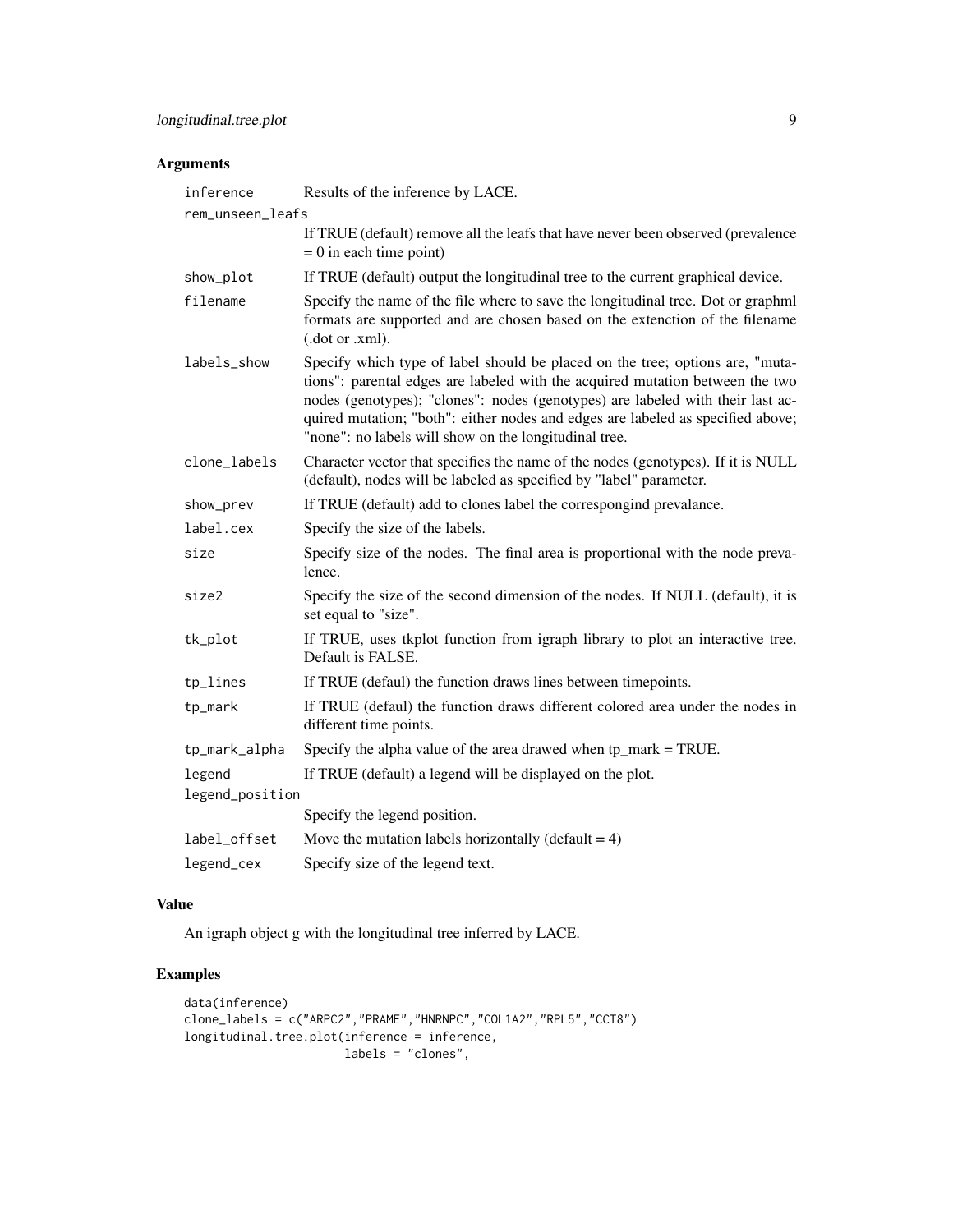clone\_labels = clone\_labels, legend\_position = "topleft")

<span id="page-9-0"></span>longitudinal\_sc\_variants

*Mutation data from Rambow, Florian, et al. "Toward minimal residual disease-directed therapy in melanoma." Cell 174.4 (2018): 843-855.*

#### Description

The dataset includes somatic single nucleotide variants at the single cell resolution. SNVs are called from SMARTseq2 fastq obtained from Gene Expression Omnibus database with the accession number: GSE116237. The dataset includes single cell data from a PDX melanoma model before and on treatment with BRAF and MEK inhibitors. The fastq files are processed to obtain the mutational profile following GATK best practice (https://gatkforums.broadinstitute.org/gatk/discussion/3891/callingvariants-in-rnaseq) usign the GRCh38 human genome as reference. Mutation data are stored in an N x M binary matrix with N single cells and M somatic single nucleotide variants. Row names report the ID of the fastq file related to a specific single cell; columns names report the SNV that are formatted as GeneName\_chromosome\_position\_referenceAllele\_alternateAllele. Each matrix entry can be 1 (mutation detected), 0 (mutation absent) or NA (too low coverage to determine the presence or absence of that mutation). For further details, please refer to the Methods Section and the section 3.1 of supplementary materials of Ramazzotti, Daniele, et al. "Longitudinal cancer evolution from single cells." bioRxiv (2020).

#### Usage

```
data(longitudinal_sc_variants)
```
#### Format

List of mutation data for four time points

#### Value

List of mutational data for a total of 475 single cells

#### Source

Rambow, Florian, et al. "Toward minimal residual disease-directed therapy in melanoma." Cell 174.4 (2018): 843-855.